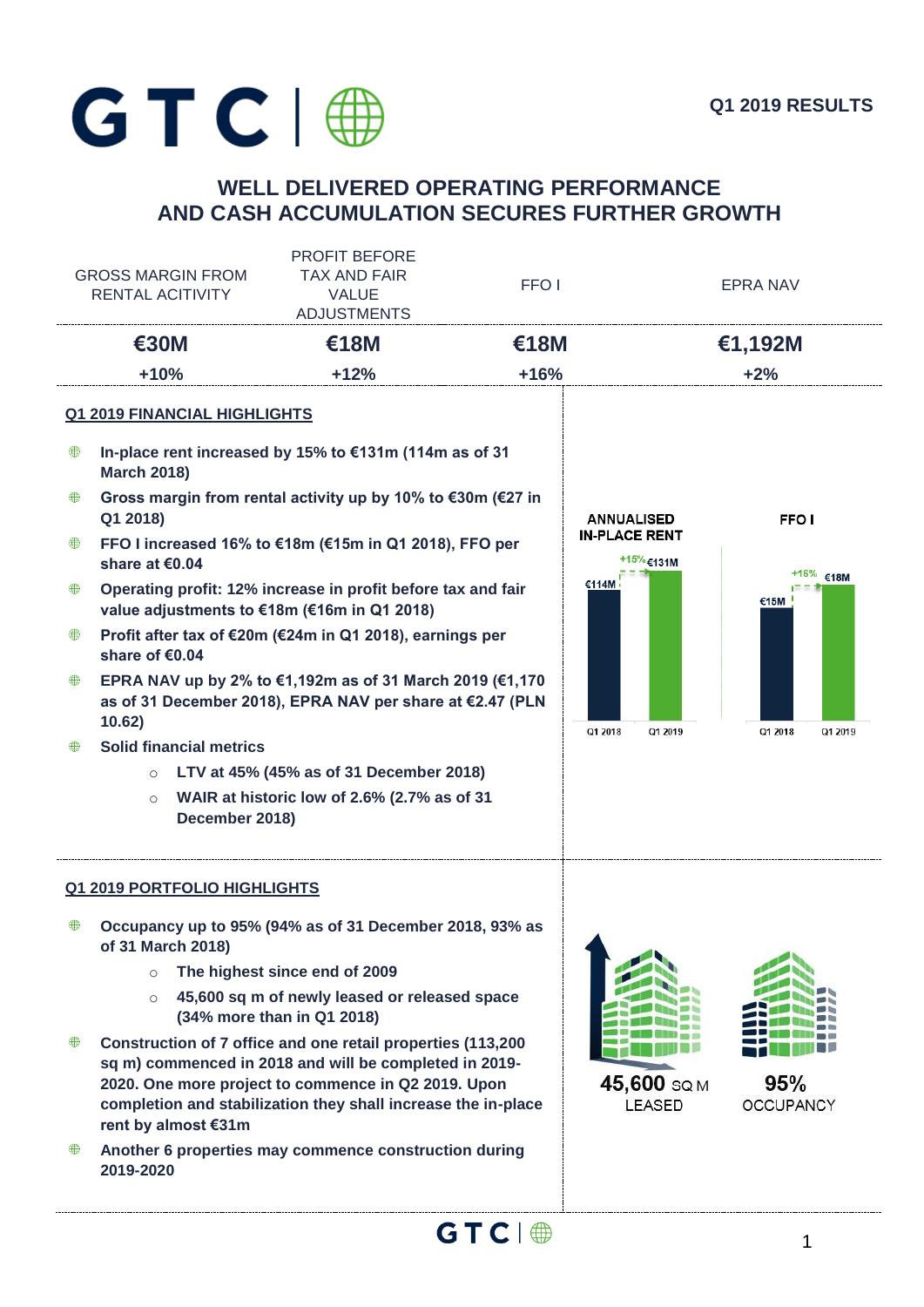*While delivering operational and financial results according to plan, the most exciting events with significant impact on GTC's performance are about to happen in the following quarters: opening of Ada Mall in Belgrade still this month and completion of four additional class A office buildings during summer and autumn will further boost our results. –* **commented Thomas Kurzmann, CEO.** *Strong demand for modern high class office space is the key driver for moving ahead with our new developments and preparing them for the start of construction process to secure further growth of the Company.* **– added Thomas Kurzmann.**

## **OPERATING ACHIEVEMENTS**

| <b>Offices: Strong leasing</b> | ⊕ | 32,700 sq m of lettings and renewals                                                                                                                                       |
|--------------------------------|---|----------------------------------------------------------------------------------------------------------------------------------------------------------------------------|
| activity:                      |   | 17% more than in Q1 2018<br>$\circ$                                                                                                                                        |
|                                |   | Occupancy up to 95% (from 93% as of 31 December 2018);<br>$\circ$                                                                                                          |
|                                |   | Strong leasing activity in each country, with the strongest activity<br>$\circ$<br>in Poland where occupancy rate increased to 93% (89% in December<br>2018)               |
|                                | ₩ | Completion of 45,200 sq m of high quality space in 2019                                                                                                                    |
|                                |   | Green Heart (2 buildings), Belgrade<br>$\circ$                                                                                                                             |
|                                |   | Advance Business Centre I, Sofia<br>$\circ$                                                                                                                                |
|                                |   | Matrix A, Zagreb<br>$\circ$                                                                                                                                                |
|                                | ⊕ | Completion of 33,600 of high quality space in 2020                                                                                                                         |
|                                |   | Green Heart (1 building), Belgrade<br>$\circ$                                                                                                                              |
|                                |   | Advance Business Centre II, Sofia<br>$\circ$                                                                                                                               |
|                                |   | Matrix B, Zagreb<br>$\circ$                                                                                                                                                |
|                                | ₩ | Sustainability as important value                                                                                                                                          |
|                                |   | <b>BREEAM excellent for Korona Office Complex</b><br>$\circ$                                                                                                               |
|                                |   | <b>BREEAM excellent for University Business Park</b><br>$\circ$                                                                                                            |
|                                |   | 77% offices with green certificates<br>$\circ$                                                                                                                             |
|                                |   | 12% offices under certification<br>$\circ$                                                                                                                                 |
| <b>Retail: Operational</b>     | ⊕ | Leasing activity of 12,900 sq m                                                                                                                                            |
| outperformance:                |   | Driven by pre-lease of Ada Mall to 93% as of 31 March 2019<br>$\circ$<br>(current pre-lease at 97%)                                                                        |
|                                | ⊕ | <b>Operational outperformance</b>                                                                                                                                          |
|                                |   | Galeria Jurajska: Q1 2019 footfall 2.7% higher than in Q1 2018 despite<br>$\circ$<br>increased number of non trading days (Sunday trading ban introduced<br>in March 2018) |
|                                |   | Galeria Północna: Q1 2019 turnover was 31% higher than in Q1 2018<br>$\circ$                                                                                               |
|                                |   | Mall of Sofia: increased rent income via renegotiations and change of<br>$\cap$<br>tenant mix                                                                              |
|                                |   | Avenue Mall Zagreb: stable well performing shopping mall<br>$\circ$                                                                                                        |
|                                | ₩ | Well positioned in current markets                                                                                                                                         |
|                                |   | Occupancy at 95%<br>$\circ$                                                                                                                                                |
|                                | ₩ | Completion of 34,400 sq m of high quality space in 2019                                                                                                                    |
|                                |   | Ada Mall, Belgrade, opening on 24 May 2019<br>$\circ$                                                                                                                      |
|                                |   |                                                                                                                                                                            |

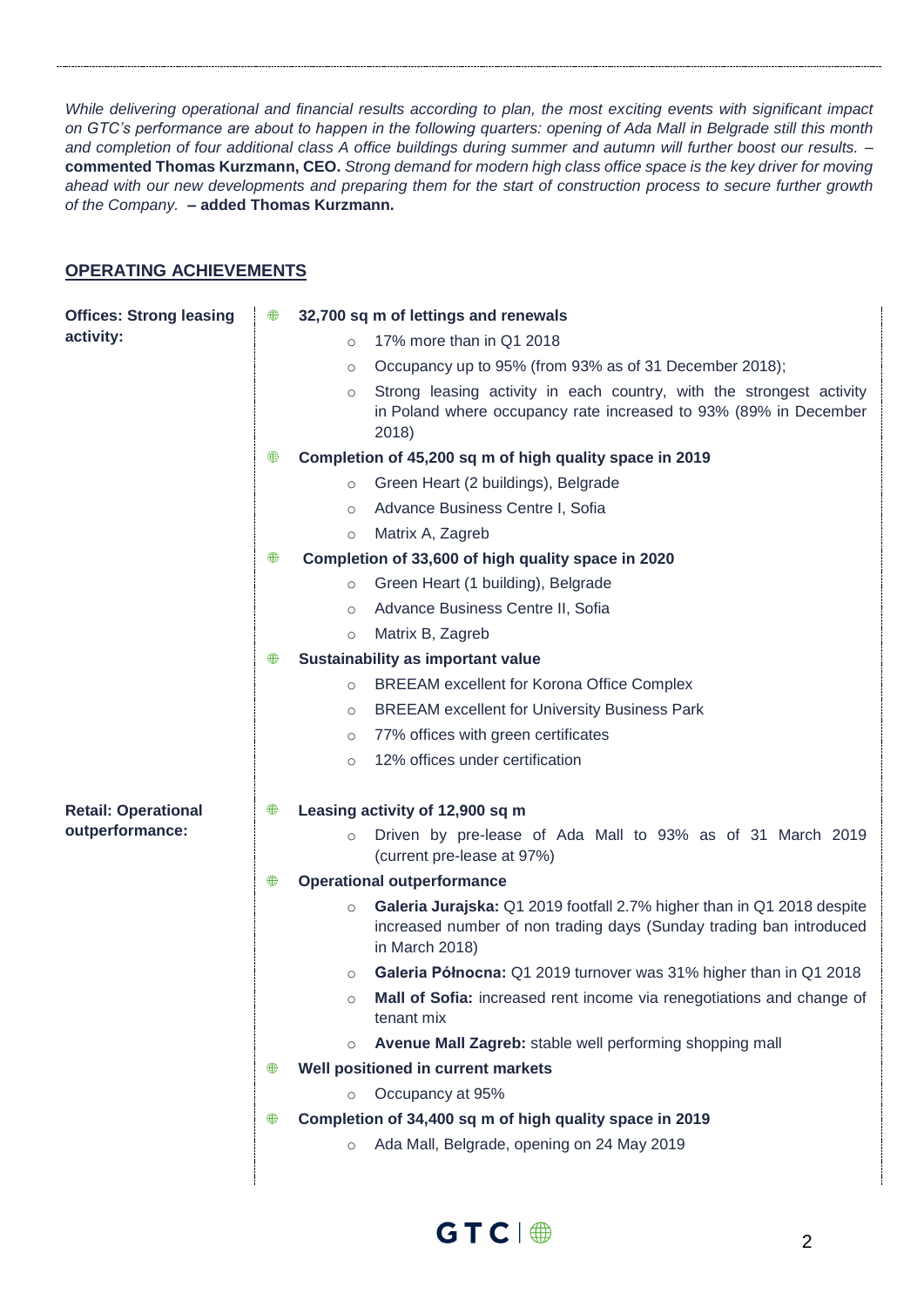# **FINANCIALS**

| <b>Rental and service</b>              | ⊕ | Increased to €39m from €36m in Q1 2018                                                                                                                                                                                      |
|----------------------------------------|---|-----------------------------------------------------------------------------------------------------------------------------------------------------------------------------------------------------------------------------|
| <b>revenues</b>                        |   | Reflects improvement in rental revenue through completion and leasing of GTC<br>White House, acquisition of Mall of Sofia and completion of modernization<br>and leasing of the first two buildings of Green Heart project. |
| <b>Gross margin from</b>               | ⊕ | Increased to €30m from €27m in Q1 2018                                                                                                                                                                                      |
| operations                             |   | Reflects mostly newly completed and acquired properties.                                                                                                                                                                    |
| Net profit from                        | ⊕ | <b>Amounted to €7m</b> as compared to $€13m$ in Q1 2018                                                                                                                                                                     |
| revaluation and<br>impairment          |   | Main contributors to the revaluation gain were assets under construction: Ada Mall,<br>Green Heart, Advance Business Center I and II and Matrix A as well as Neptune<br>Office Center.                                      |
| <b>Financial expenses</b>              |   | Average interest rate down to 2.6% thanks to refinancing activity and hedging<br>strategy. Financial expenses increased to €8m following adoption of IFRS 16<br>and an increase in the average debt balance.                |
| Tax                                    | ⊕ | Tax expenses amounted to €4m as compared to €6m in Q1 2018                                                                                                                                                                  |
|                                        |   | Taxation consist of $\epsilon$ 1.2m of current tax expenses and $\epsilon$ 2.3m of deferred tax<br>expenses.                                                                                                                |
| <b>Net profit</b>                      | ⊕ | Profit before tax and fair value adjustments improved by 12% to €18m reflecting<br>strong operating performance and operational excellence. The net profit amounted<br>to €20m.                                             |
| <b>Funds From Operations</b><br>(FFOI) | ₩ | At €18m compared to €15m in Q1 2018, FFO I per share at €0.04                                                                                                                                                               |
| <b>GAV</b>                             | ⊕ | At €2,244m as of 31 March 2019 (€2,208m as of 31 December 2018) thanks<br>to investment in assets under construction and revaluation gains                                                                                  |
| <b>EPRA NAV / share</b>                | ₩ | Up by 2% to €2.47 from €2.42 on 31 December 2018                                                                                                                                                                            |
|                                        |   | Corresponding to EPRA NAV of €1,192m compared to €1,170m as of 31 December<br>2018.                                                                                                                                         |
| <b>Bank loans and bonds</b>            | ⊕ | At €1,165m compared to $€1,112m$ as of 31 December 2018                                                                                                                                                                     |
|                                        | ⊕ | Weighted average debt maturity of 4.0 years and average interest rate of 2.6%<br>p.a.                                                                                                                                       |
|                                        | ₩ | LTV at 45% (45% on 31 December 2018)                                                                                                                                                                                        |
|                                        | ₩ | Interest coverage ratio at 4.4x (4.0x on 31 December 2018)                                                                                                                                                                  |
| Cash                                   | ⊕ | Cash balance of €94m as of 31 March 2019                                                                                                                                                                                    |

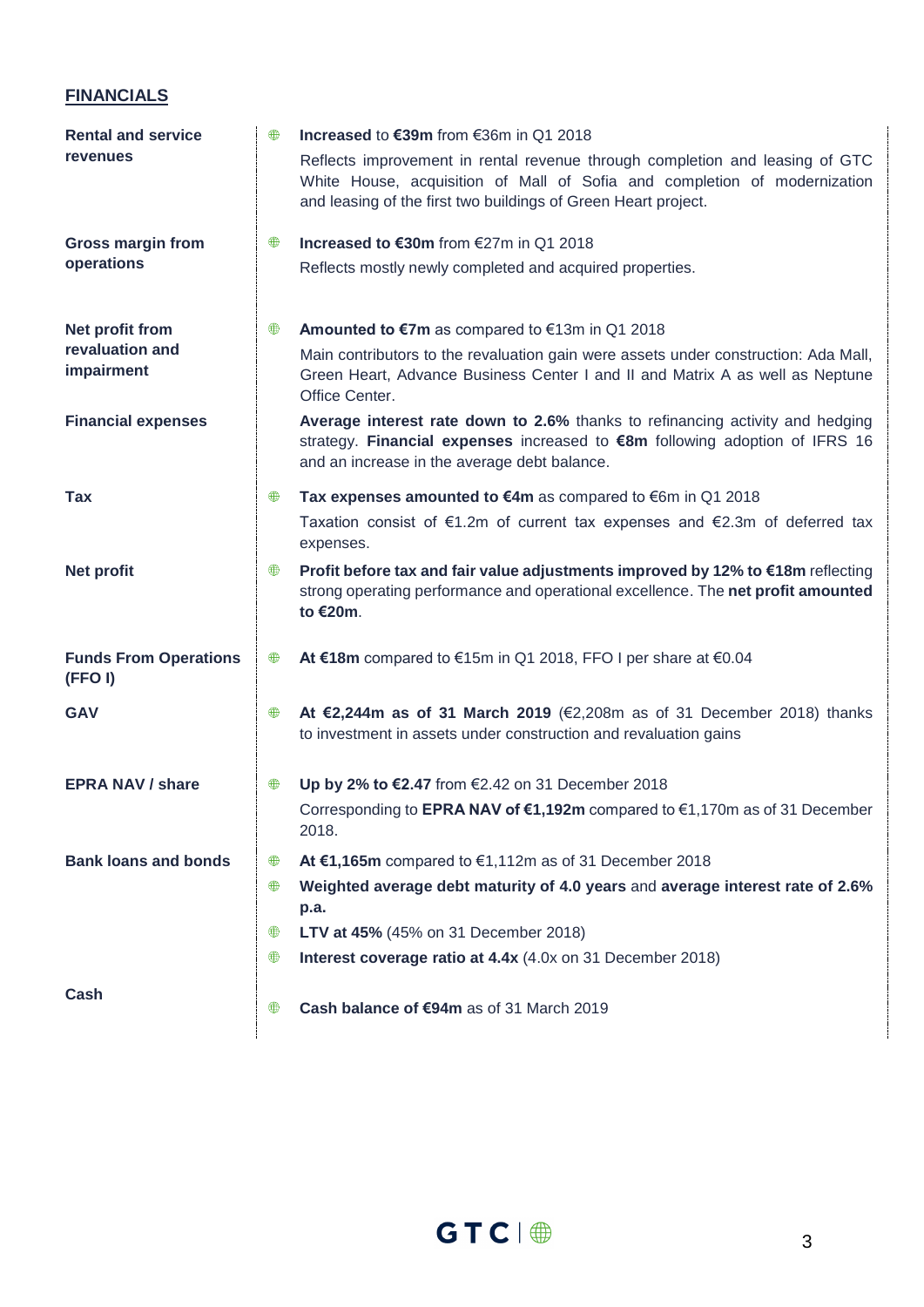#### Annex 1 Consolidated Statement of Financial Position as at 31 March 2019 (in thousands of euro)

| 31 March 2019<br>(unaudited) | 31 December 2018<br>(Audited) |
|------------------------------|-------------------------------|
|                              |                               |
|                              |                               |
| 2,156,787                    | 2,113,068                     |
| 13,907                       | 12,698                        |
| 7,745                        | 6,712                         |
| 77                           | 52                            |
| 125                          | 129                           |
| 2,178,641                    | 2,132,659                     |
| 10,348                       | 10,282                        |
| 2,188,989                    | 2,142,941                     |
| 112,862                      | 76,196                        |
|                              |                               |
| 5,802                        | 4,449                         |
|                              | 4,917                         |
| 754                          | 1,066                         |
| 5,016                        | 5,156                         |
| 1,148                        | 1,233                         |
| 3,223                        | 1,401                         |
| 66,907                       | 39,109                        |
| 94,216                       | 80,456                        |
| 177,066                      | 137,787                       |
| 2,478,917                    | 2,356,924                     |
|                              |                               |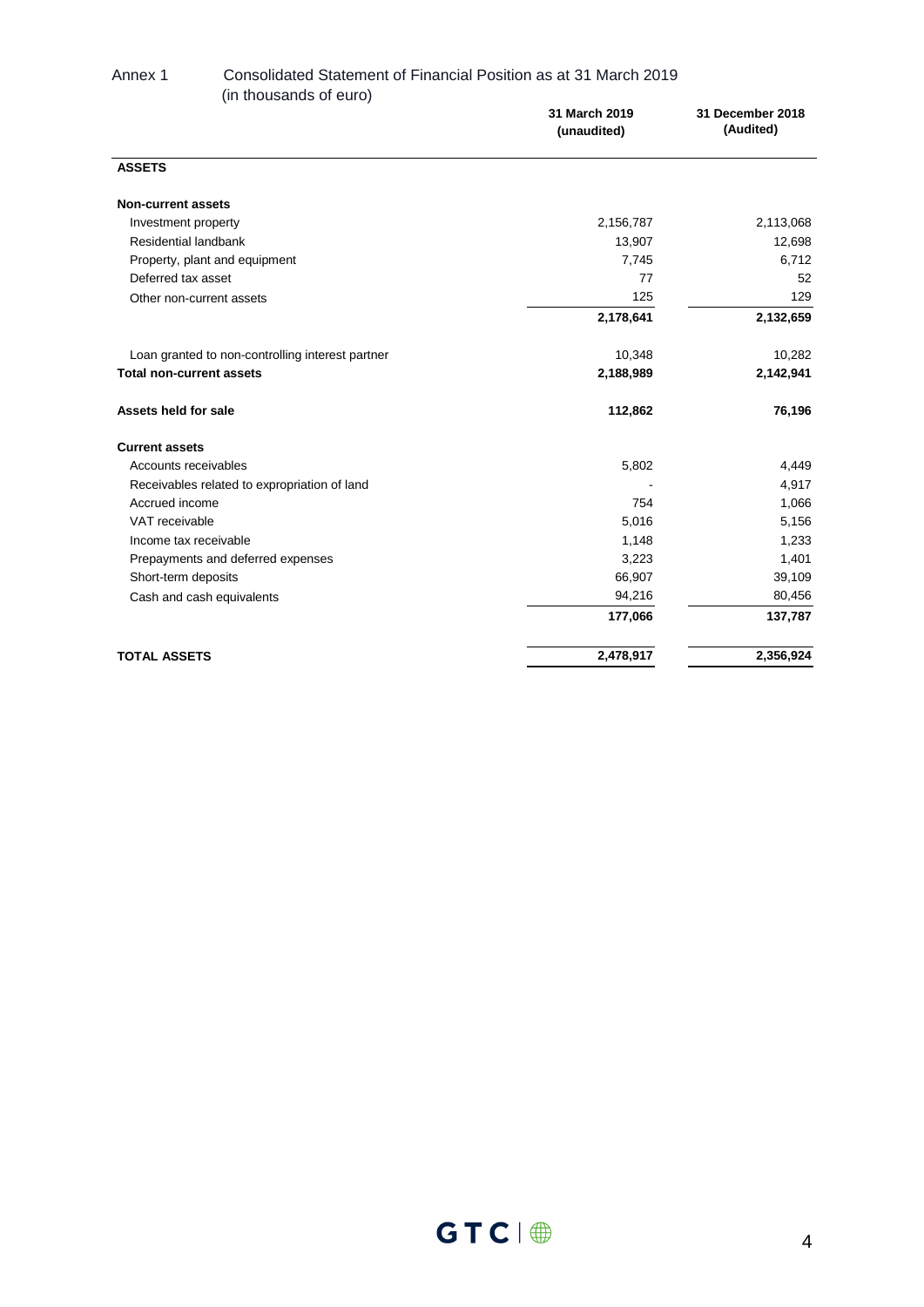#### Annex 1 Consolidated Statement of Financial Position as at 31 March 2019 (cont.) (in thousands of euro)

|                                                      | 31 March 2019<br>(unaudited) | 31 December 2018<br>(audited) |
|------------------------------------------------------|------------------------------|-------------------------------|
| <b>EQUITY AND LIABILITIES</b>                        |                              |                               |
| Equity attributable to equity holders of the Company |                              |                               |
| Share capital                                        | 10,960                       | 10,960                        |
| Share premium                                        | 546,711                      | 546,711                       |
| Capital reserve                                      | (36,054)                     | (36,054)                      |
| Hedge reserve                                        | (5,516)                      | (4, 542)                      |
| Foreign currency translation                         | 1,791                        | 1,680                         |
| Accumulated profit                                   | 516,579                      | 496,996                       |
|                                                      | 1,034,471                    | 1,015,751                     |
| Non-controlling interest                             | 4,782                        | 5,044                         |
| <b>Total Equity</b>                                  | 1,039,253                    | 1,020,795                     |
| <b>Non-current liabilities</b>                       |                              |                               |
| Long-term portion of long-term borrowing             | 957,885                      | 993,453                       |
| Lease liability                                      | 45,038                       |                               |
| Deposits from tenants                                | 11,427                       | 10,375                        |
| Long term payable                                    | 3,034                        | 3,045                         |
| Provision for share based payment                    | 5,923                        | 4,533                         |
| Derivatives                                          | 4,979                        | 3,736                         |
| Provision for deferred tax liability                 | 141,183                      | 139,120                       |
|                                                      | 1,169,469                    | 1,154,262                     |
| <b>Current liabilities</b>                           |                              |                               |
| Investment and trade payables and provisions         | 52,782                       | 50,499                        |
| Current portion of long-term borrowing               | 210,753                      | 121,894                       |
| Current portion of lease liability                   | 165                          |                               |
| VAT and other taxes payable                          | 1,580                        | 1,636                         |
| Income tax payable                                   | 718                          | 1,114                         |
| <b>Derivatives</b>                                   | 1,756                        | 1,887                         |
| Advances received                                    | 2,441                        | 4,837                         |
|                                                      | 270,195                      | 181,867                       |
| <b>TOTAL EQUITY AND LIABILITIES</b>                  | 2,478,917                    | 2,356,924                     |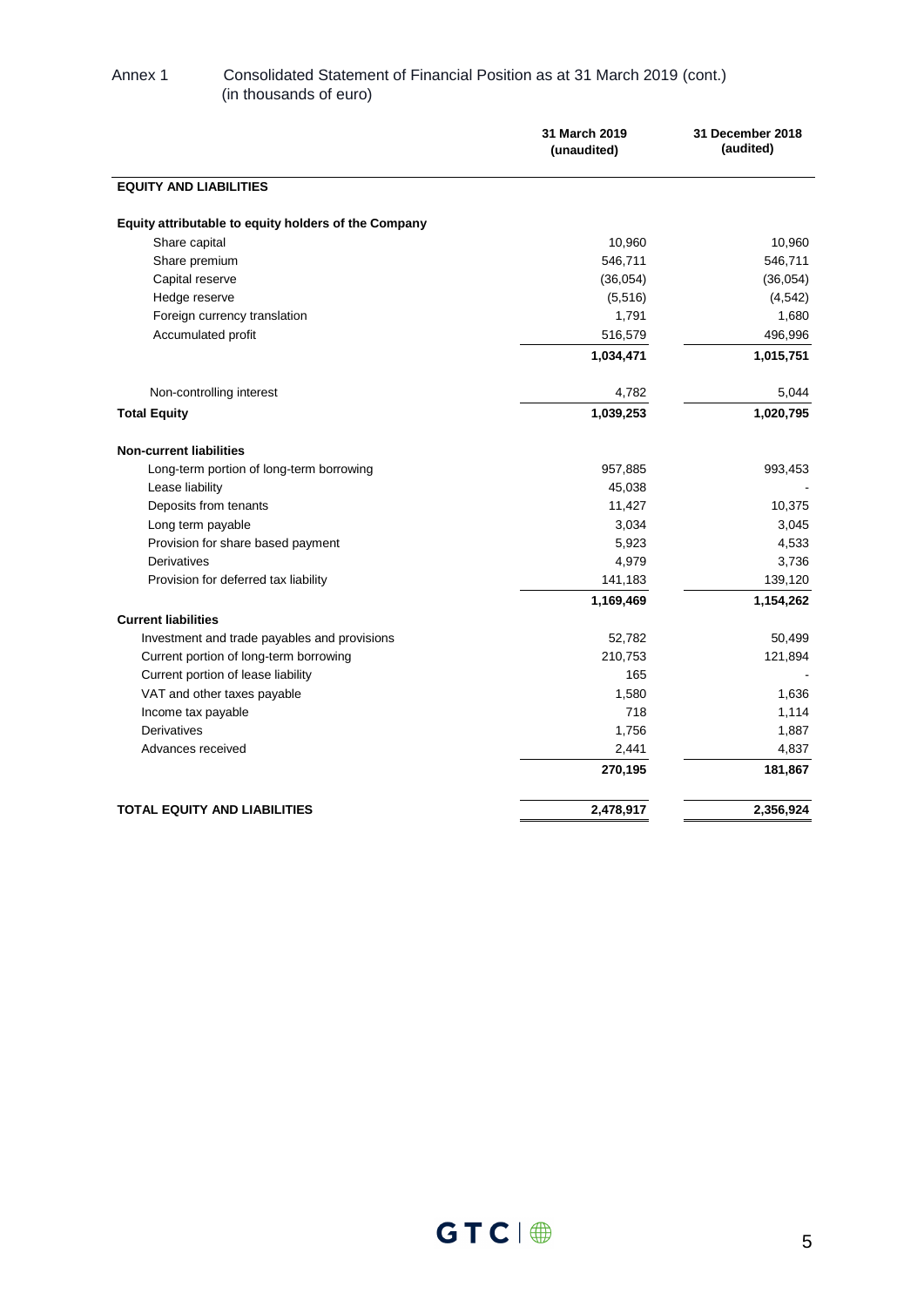#### Annex 2 Consolidated Income Statement for the year ended 31 March 2019 (in thousands of euro)

|                                                                                | Three-month<br>period ended 31<br><b>March 2019</b><br>(unaudited) | Three-month<br>period ended 31<br><b>March 2018</b><br>(unaudited) |
|--------------------------------------------------------------------------------|--------------------------------------------------------------------|--------------------------------------------------------------------|
| Rental revenue                                                                 | 29,274                                                             | 25,980                                                             |
| Service revenue                                                                | 10,186                                                             | 9,875                                                              |
| Residential revenue                                                            |                                                                    | 3,615                                                              |
| Service costs                                                                  | (9,909)                                                            | (9,007)                                                            |
| <b>Residential costs</b>                                                       |                                                                    | (2,979)                                                            |
| Gross margin from operations                                                   | 29,551                                                             | 27,484                                                             |
| Selling expenses                                                               | (368)                                                              | (475)                                                              |
| Administrative expenses                                                        | (4, 523)                                                           | (1, 398)                                                           |
| Profit from revaluation/ impairment of assets                                  | 6,719                                                              | 12,534                                                             |
| Other income                                                                   | 283                                                                | 163                                                                |
| Other expenses                                                                 | (391)                                                              | (1,380)                                                            |
| Profit from continuing operations before tax and<br>finance income / (expense) | 31,271                                                             | 36,928                                                             |
| Foreign exchange differences gain/(loss), net                                  | (79)                                                               | 106                                                                |
| Finance income                                                                 | 82                                                                 | 73                                                                 |
| Finance costs                                                                  | (7,986)                                                            | (7, 161)                                                           |
| <b>Profit before tax</b>                                                       | 23,288                                                             | 29,946                                                             |
| Taxation                                                                       | (3,539)                                                            | (5,637)                                                            |
| Profit for the period                                                          | 19,749                                                             | 24,309                                                             |
| Attributable to:                                                               |                                                                    |                                                                    |
| Equity holders of the Company                                                  | 19,583                                                             | 24,058                                                             |
| Non-controlling interest                                                       | 166                                                                | 251                                                                |
| Basic earnings per share (Euro)                                                | 0.04                                                               | 0.05                                                               |

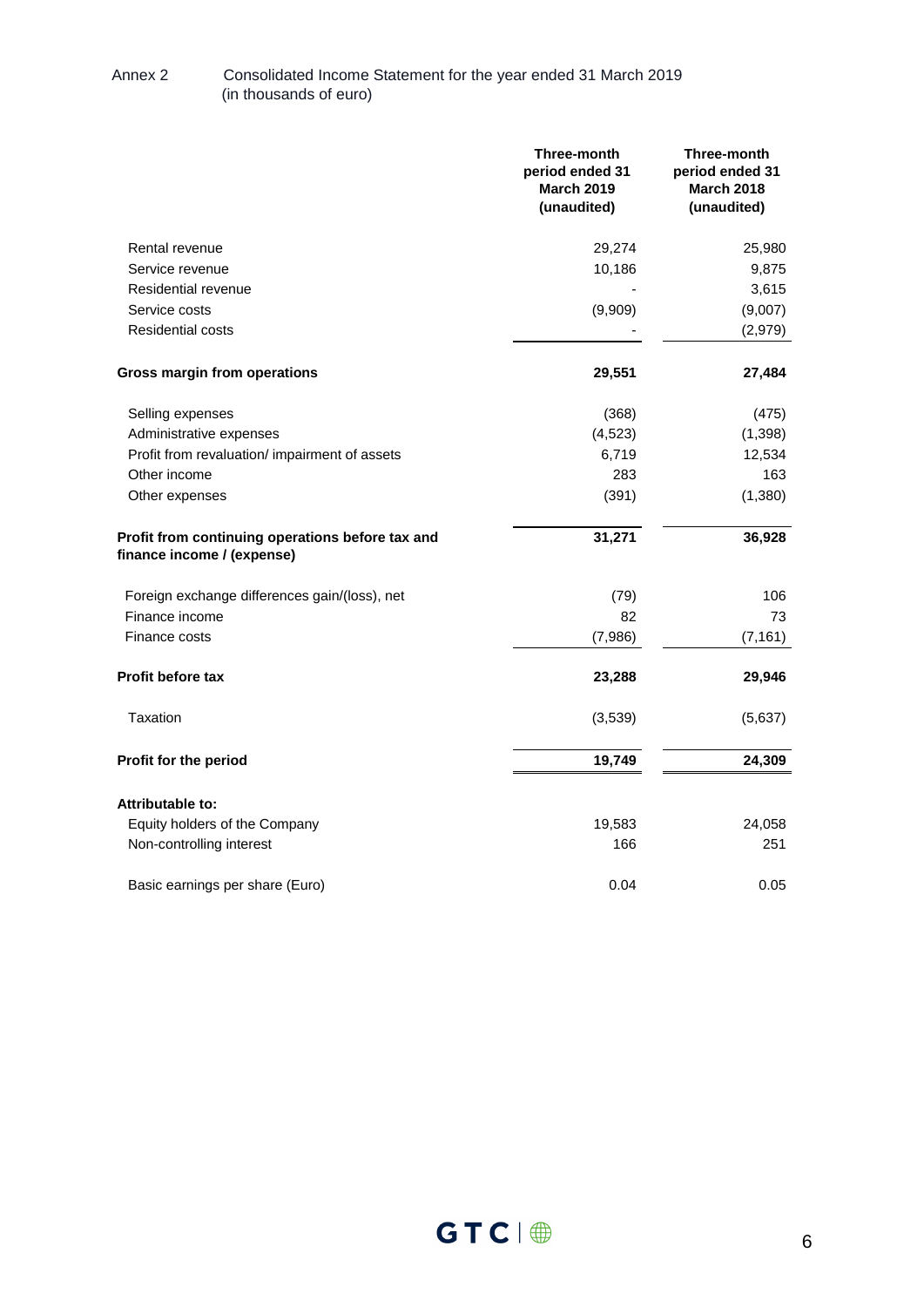#### Annex 3 Consolidated Statement of Cash Flow for the year ended 31 March 2019

## (in thousands of euro)

|                                                                                                               | Three-month<br>period ended<br>31 March 2019 | Three-month<br>period ended<br>31 March 2018 |
|---------------------------------------------------------------------------------------------------------------|----------------------------------------------|----------------------------------------------|
| <b>CASH FLOWS FROM OPERATING ACTIVITIES:</b>                                                                  | (unaudited)                                  | (unaudited)                                  |
| Profit before tax<br><b>Adjustments for:</b>                                                                  | 23,288                                       | 29,946                                       |
| Loss/(profit) from revaluation/impairment of assets                                                           | (6, 719)                                     | (12, 534)                                    |
| Foreign exchange differences loss/(gain), net                                                                 | 79                                           | (106)                                        |
| Finance income<br>Finance cost                                                                                | (82)<br>7,986                                | (73)<br>7,161                                |
| Share based payment expenses                                                                                  | 1,390                                        | (1,360)                                      |
| Depreciation and amortization                                                                                 | 131                                          | 140                                          |
| Operating cash before working capital changes<br>Increase in in account receivables and prepayments and other | 26,073<br>(2, 141)                           | 23,174<br>(2,746)                            |
| current assets<br>(Increase)/Decrease in inventory                                                            |                                              | 2,885                                        |
| Increase/(decrease) in advances received                                                                      | 1,170                                        | (1,926)                                      |
| Increase in deposits from tenants                                                                             | 1,052                                        | 34                                           |
| Increase in trade and other payables<br>Cash generated from operations                                        | 100<br>26,254                                | 1,599<br>23,020                              |
| Tax paid in the period                                                                                        | (1,646)                                      | (1, 814)                                     |
| Net cash from operating activities                                                                            | 24,608                                       | 21,206                                       |
|                                                                                                               |                                              |                                              |
| <b>CASH FLOWS FROM INVESTING ACTIVITIES:</b><br>Expenditure on investment property under construction         | (31, 456)                                    | (32, 717)                                    |
| Decrease in short term deposits                                                                               |                                              | 10,368                                       |
| Increase in escrow account                                                                                    |                                              | (578)                                        |
| Sale of investment property                                                                                   |                                              | 9,266                                        |
| Proceeds related to expropriation of land                                                                     | 4,917                                        |                                              |
| VAT/tax on purchase/sale of investment property                                                               | 140                                          | 592                                          |
| Interest received                                                                                             | 16                                           | 17                                           |
| Loans repayments from associates and joint ventures                                                           |                                              | 406                                          |
| Net cash from/(used in) investing activities                                                                  | (26, 383)                                    | (12, 646)                                    |
| CASH FLOWS FROM FINANCING ACTIVITIES                                                                          |                                              |                                              |
| Proceeds from long-term borrowings                                                                            | 103,970                                      | 81,371                                       |
| Repayment of long-term borrowings                                                                             | (51,360)                                     | (37, 485)                                    |
| Repayment of lease liability                                                                                  | (1,730)                                      |                                              |
| Interest paid                                                                                                 | (6,740)                                      | (6,385)                                      |
| Loans origination cost                                                                                        | (611)                                        | (892)                                        |
| Dividend paid to non-controlling interest                                                                     | (428)                                        |                                              |
| Loan granted to non-controlling interest                                                                      |                                              | (9, 393)                                     |
| Increase in short term deposits                                                                               | (27, 798)                                    | (1,250)                                      |
| Net cash from/(used in) financing activities                                                                  | 15,303                                       | 25,966                                       |
| Net foreign currency translation differences                                                                  | 232                                          | (137)                                        |
| Net increase / (decrease) in cash and cash equivalents                                                        | 13,760                                       | 34,389                                       |
| Cash and cash equivalents at the beginning of the year                                                        | 80,456                                       | 148,746                                      |
| Cash and cash equivalents at the end of the period                                                            | 94,216                                       | 183,135                                      |

 $GTC \parallel \bigoplus$  7